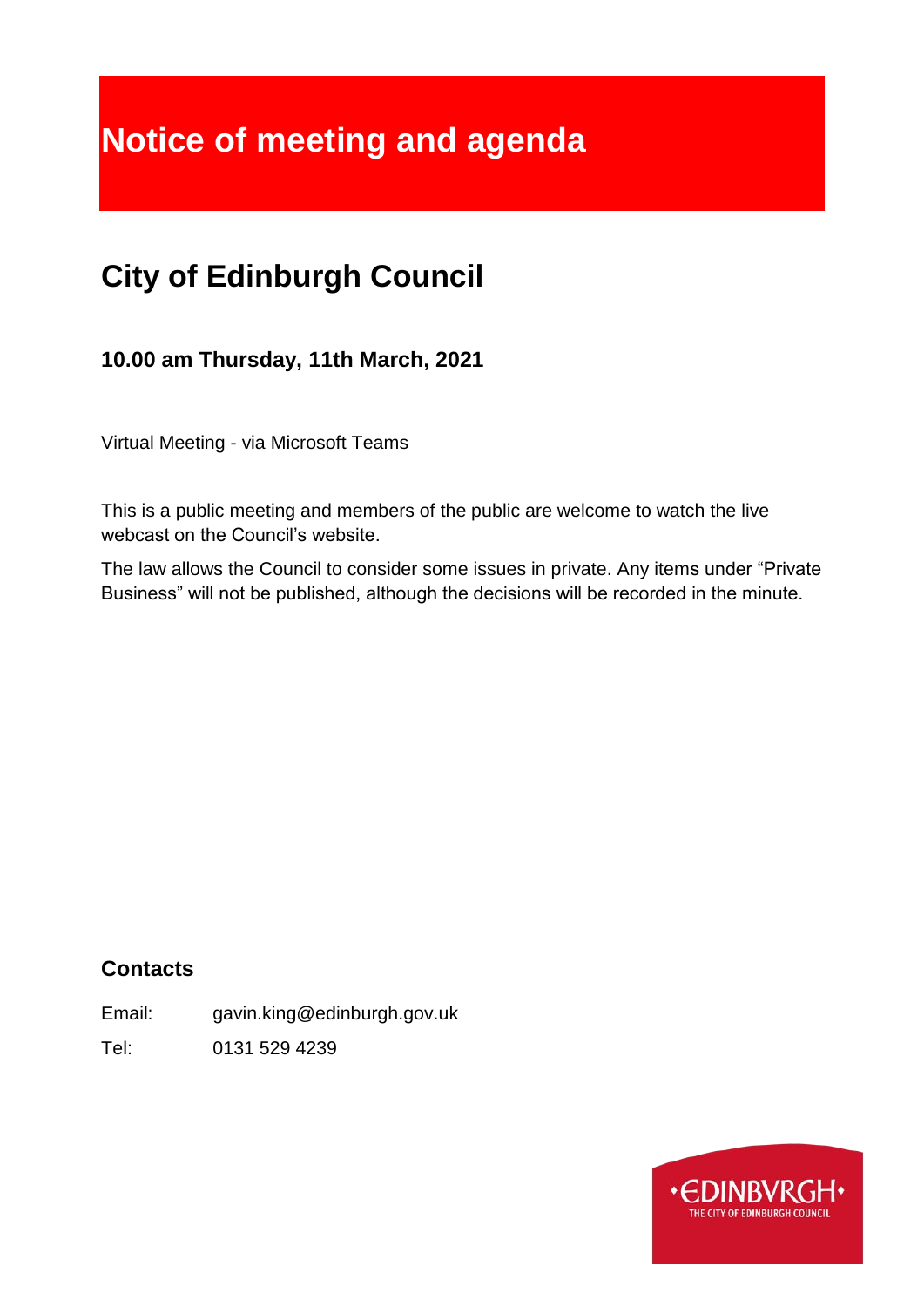## **1. Order of business**

**1.1** Including any notices of motion and any other items of business submitted as urgent for consideration at the meeting.

## **2. Declaration of interests**

**2.1** Members should declare any financial and non-financial interests they have in the items of business for consideration, identifying the relevant agenda item and the nature of their interest.

## **3. Deputations**

**3.1** If any

#### **4. Minutes**

- **4.1** The City of Edinburgh Council of 4 February 2021 submitted for approval as a correct record 13 - 60
- **4.2** The City of Edinburgh Council of 18 February 2021 submitted for approval as a correct record 61 - 188

## **5. Leader's Report**

| 5.1 | Leader's report | 189 - 190 |
|-----|-----------------|-----------|
|     |                 |           |

#### **6. Appointments**

**6.1** If any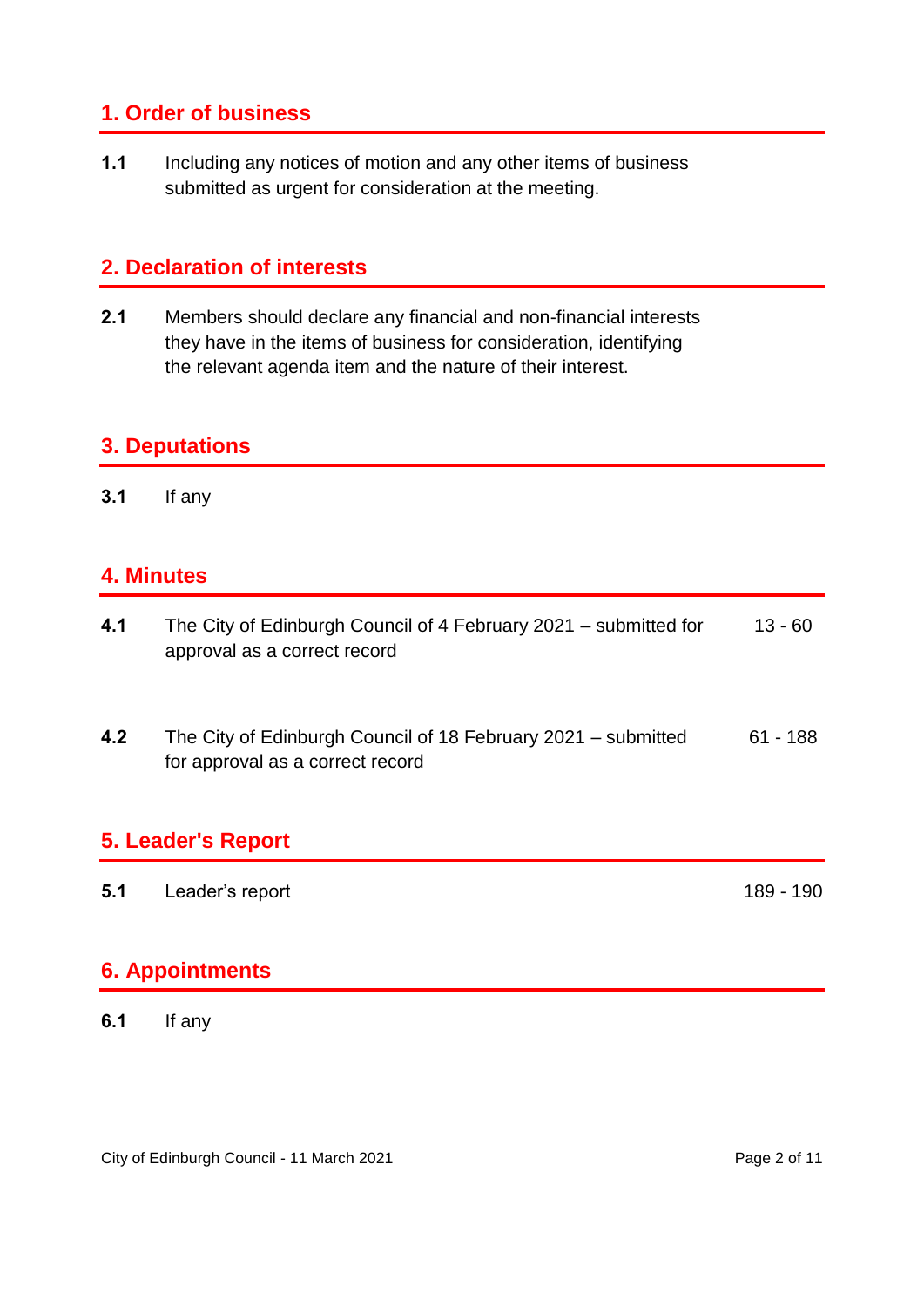## **7. Reports**

| 7.1 | Review of Political Management Arrangements March 2021 -<br><b>Report by the Chief Executive</b>                                                                                            | 191 - 226   |
|-----|---------------------------------------------------------------------------------------------------------------------------------------------------------------------------------------------|-------------|
| 7.2 | Outcome of the Statutory Consultation Process on the Proposal<br>to Realign the Catchment Areas of Queensferry Primary School<br>and Echline Primary School – Report by the Chief Executive | $227 - 256$ |
| 7.3 | Update on the Re-opening of Public Conveniences - referral from<br>the Policy and Sustainability Committee                                                                                  | $257 - 268$ |
| 7.4 | Annual Treasury Management Strategy 2021/22 - referral from<br>the Finance and Resources Committee                                                                                          | $269 - 302$ |
| 7.5 | Sustainable Capital Strategy 2021-31 - Annual Report - referral<br>from the Finance and Resources Committee                                                                                 | $303 - 332$ |

#### **8. Motions**

**8.1** By Councillor Whyte - Princess Alexandra Eye Pavilion

#### **Council**

- 1) Notes with concern that the Scottish Government has withdrawn the funding promised in 2018 to provide a replacement for the Princess Alexandra Eye Pavilion in Edinburgh;
- 2) Notes that the current building is over 50 years old and has been deemed "not fit for purpose" by NHS Lothian and that this has implications for the care received by patients in Edinburgh and the Lothians;
- 3) Understands that waiting times for routine treatments, such as for glaucoma, and removal of cataracts can be extremely long and notes that NHS Lothian has been consistently underfunded by the NRAC funding model over many years;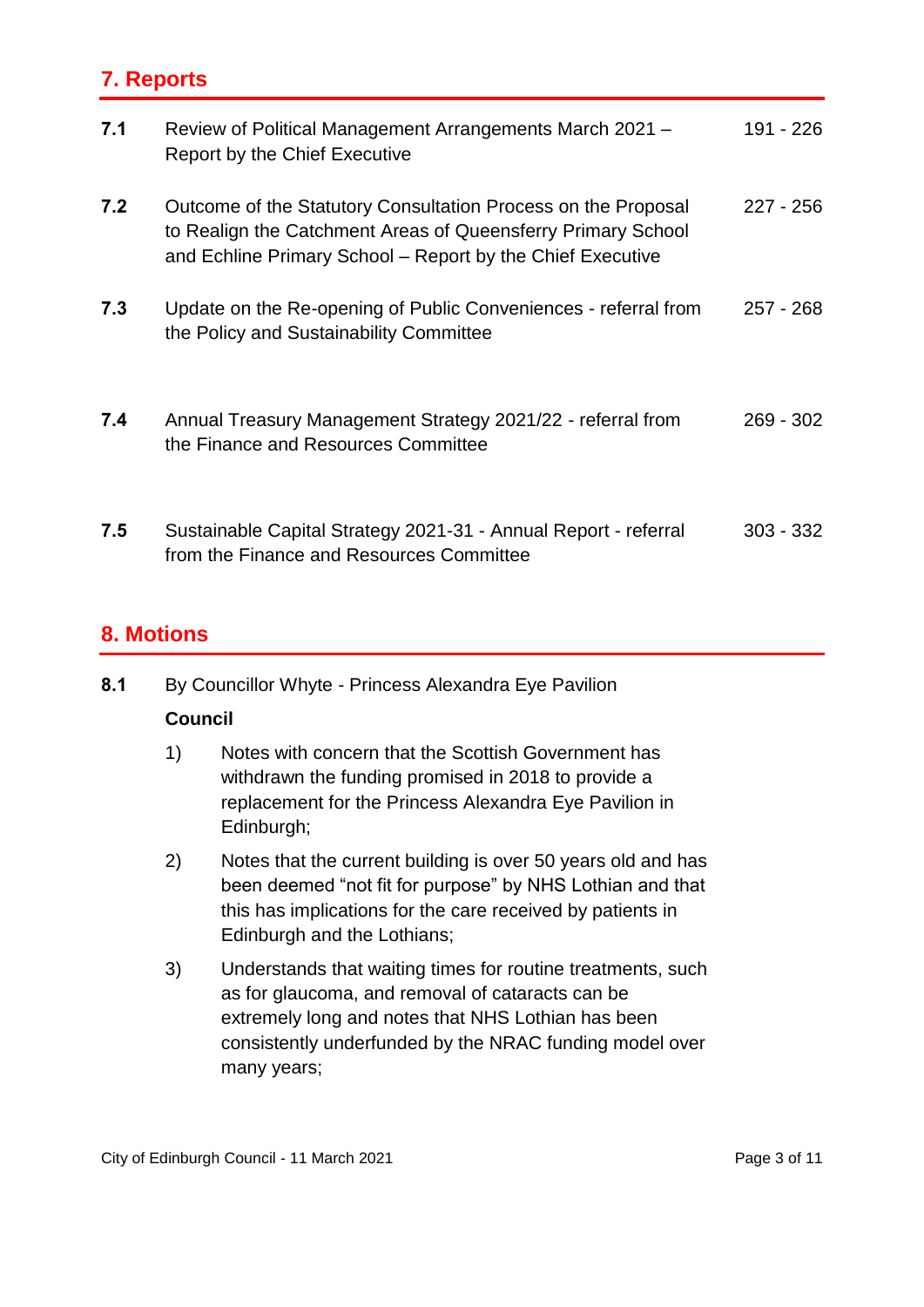- 4) Agrees that the Council should work with our partners in NHS Lothian to restore the promised funding to retain these vital services in Scotland's capital giving access and equity to residents in Edinburgh and across all the Lothians rather than see them "dispersed" to West Lothian.
- 5) Instructs the Council Leader to write to the Cabinet Secretary for Health demanding reinstatement of this cut in infrastructure funding for NHS Lothian and seeking that our partner NHS Board is fully and fairly funded in future."

## **8.2** By Councillor Cameron – Princess Alexandra Eye Pavilion "Council notes:

Since opening in 1969, the Princess Alexandra Eye Pavilion (PAEP) has delivered eye health care and treatment services to countless patients, of all ages, from across Edinburgh, the Lothians and South East Scotland; and is a world-renowned centre of excellence in this field.

The facility was deemed 'unfit for purpose' in 2015, and in 2018, the Scottish Government committed to fund a new eye hospital to replace the Princess Alexandra Eye Pavilion to continue the high standard of ophthalmology services to people from Edinburgh, the Lothians and South East Scotland;

The widespread and growing public concern about the loss of the Princess Alexandra Eye Pavilion from Edinburgh; and the lack of available, affordable and fully accessible travel options which provide timeous access to services, currently provided by the PAEP, in facilities located out with Edinburgh. Notes recent comments by the Cabinet Secretary on this issue.

Council therefore calls for the Council Leader to write to the Cabinet Secretary for Health and Sport requesting an urgent meeting on the replacement of the Princess Alexandra Eye Pavilion; so as to ensure the people of Edinburgh, Lothians and South East Scotland can continue to have access to eye healthcare, hospital and treatment services in a facility located within Edinburgh."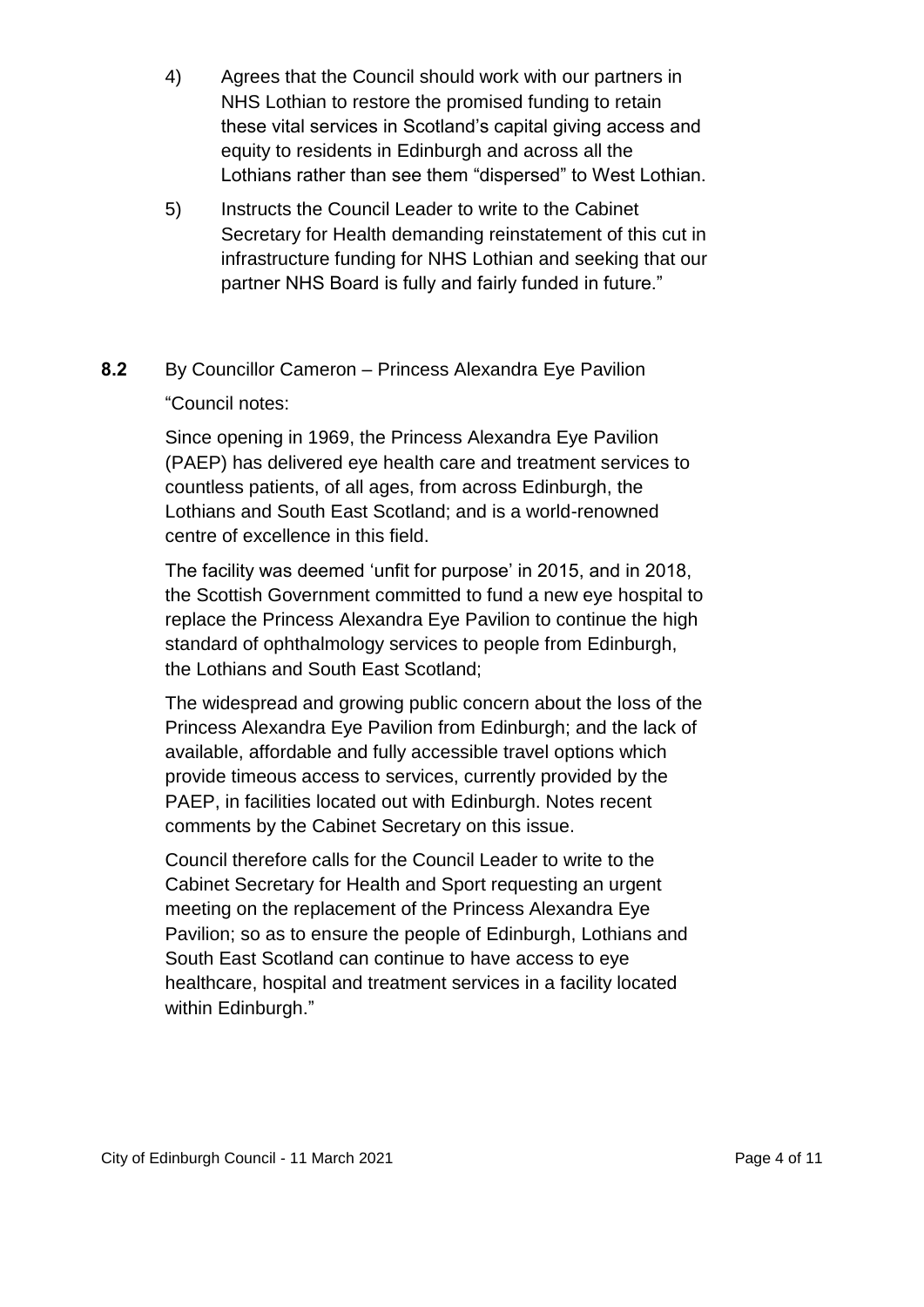**8.3** By Councillor Cameron - United Nations Anti-Racism Day #worldagainstracism Day of Action - Saturday 20th March 2021

"Council notes:

That Saturday 20 March 2021 is the UN Day Against Racism, with events taking place in cities, communities and countries via online rallies around the world.

That people will come together across the globe, united against racism, Islamophobia, antisemitism and fascism; and stand in solidarity with our residents, and people across the world to convey a powerful, global message of zero tolerance to racism.

The City of Edinburgh Council confirms support for the UN Day Against Racism 2021 and its aims and reaffirms that this reflects the will of Council, from June 2020 and agrees to fly the UN flag on March 20<sup>th</sup> 2021."

**8.4** By Councillor Watt - Uber - UK Supreme Court Decision

"Welcomes the recent Supreme Court Decision confirming that Uber drivers are workers and should be paid the minimum wage and receive holiday pay.

Notes the potential impact of this decision for workers in sectors within the Capital.

Requests a report within three cycles to the Housing, Homelessness and Fair Work Committee to further explore and update members on any impacts of the Court's decision in relation to fair work."

#### **8.5** By Councillor Jim Campbell – Mobility as a Service

"Council:

Recognises the role Edinburgh plays as a centre of data driven innovation and the existing strengths and ambitions the City has in data analytics and human behaviour.

Notes that innovation will be vital to the success of Edinburgh and the Scottish economy as we move out of the acute phase of the Coronavirus Pandemic.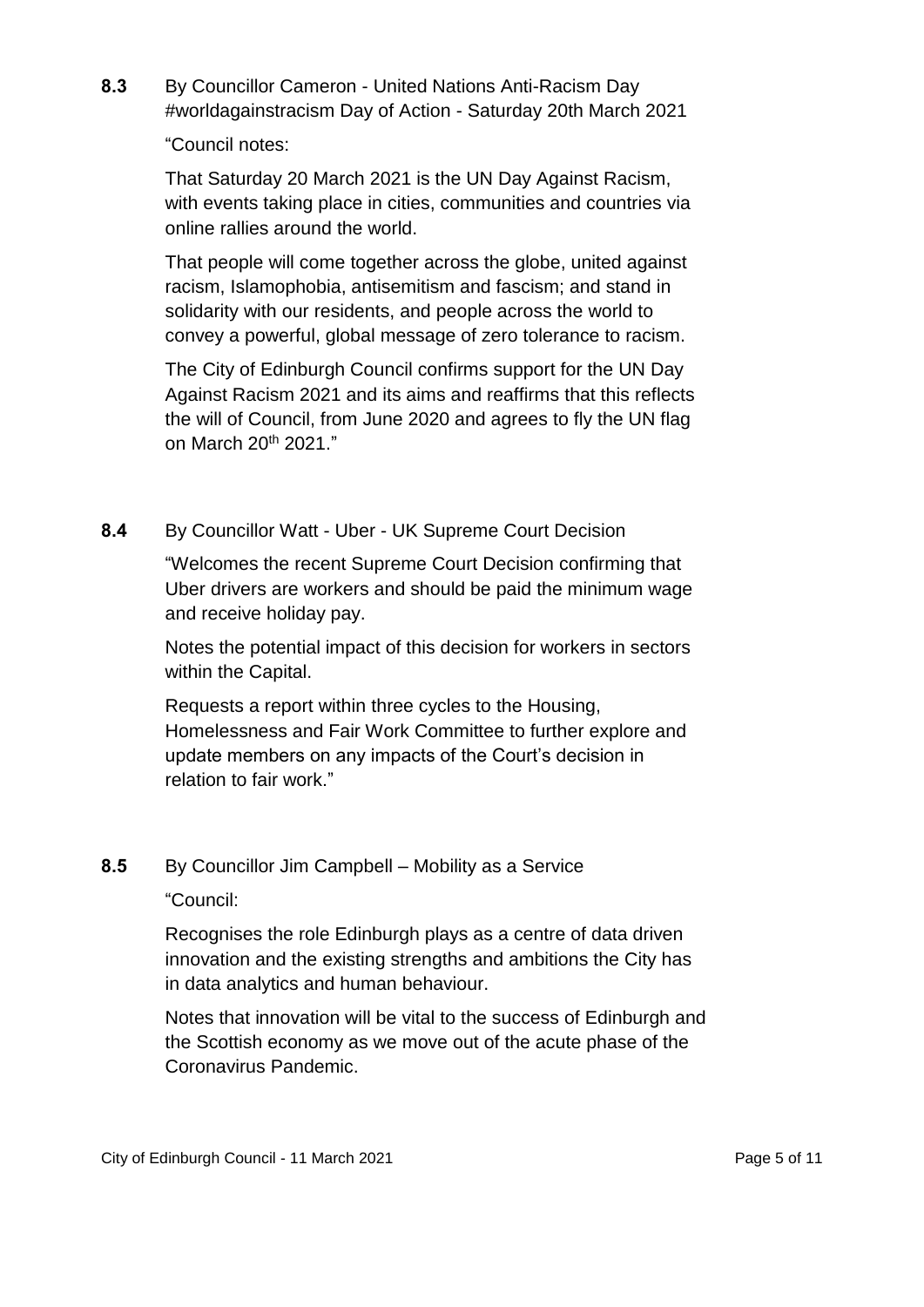Notes that Mobility as a Service could be a significant disrupting force in the near future; albeit it is reliant on some underlying emerging technologies coming to maturity, such as the electrification of transport, the development of intelligent streets and the emergence of automatic and autonomous vehicle control. Recognises the value of public transport to Edinburgh but accepts that mass transport solutions may see a reduction in the level of public patronage on which they depend.

Agrees that, in light of recent announcements from HM Treasury, the Executive Director of Place should explore with all Edinburgh City Region Deal Partners the appetite for undertaking a feasibility study to investigate the use of emerging transport technologies within a defined city network to facilitate Mobility as a Service solutions for individuals or small groups at an affordable price.

The study would:

- consider how data for intelligent streets could improve efficiency and reduce the impact of movements around the city;
- examine the opportunities and challenges that electrification and autonomous vehicle technology (augmented by intelligent streets) might create for public transport;
- Set out the legal, operational, data and power requirements necessary to support such a system;
- Gauge the appetite of commercial partners to see Edinburgh as a useful location to undertake such innovative development;
- detail the full economic and social case for such a system in a city of Edinburgh's size.

The Executive Director is asked to report on the interest in undertaking such a feasibility study amongst City Region Deal Partners within four cycles."

## **9. Congratulatory Motions**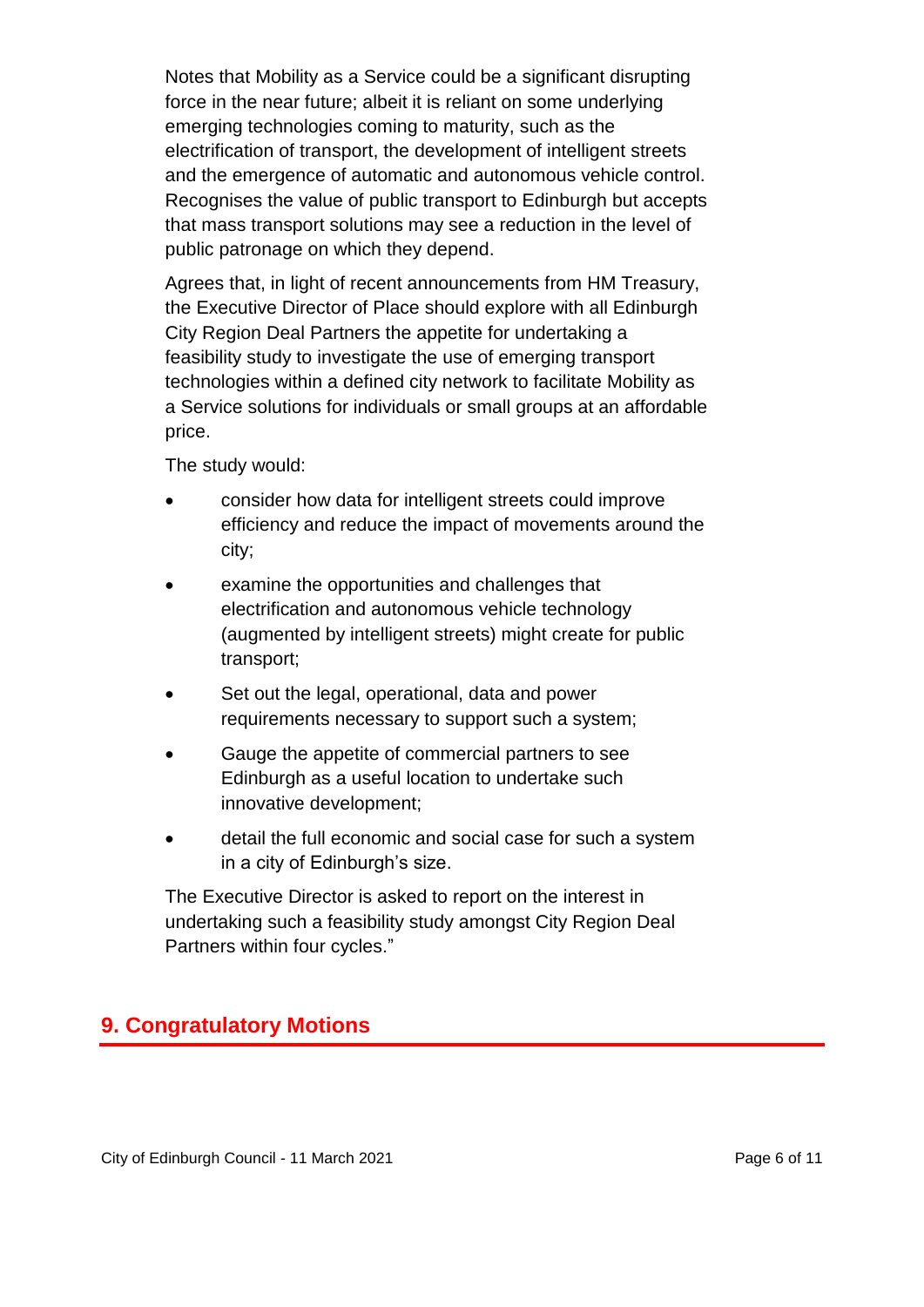**9.1** By the Lord Provost - Retirement of Ella Simpson, Director of Edinburgh Voluntary Organisations Council (EVOC)

"Council notes that:

- a) Ella Simpson has been a leading contributor to the City's community fabric, with 45 years of volunteering, and 30 years of employment with several leading charities.
- b) Ella's career began with Edinvar in 1991, demonstrating a commitment to truly person-centred care, and in 2002 she became Director of Edinburgh Young Carers' Project working to integrate carers into mainstream services.
- c) In 2003, Ella became Chief Executive Officer at The Rock Trust, and focussed upon embedding a culture of improvement and consistent advocacy for young people across Edinburgh.
- d) In September 2009, Ella became Director of EVOC, working to; (i) steer the organisation through a period of substantial change, (ii) grow involvement of the City's third sector in partnership, cross-sector and strategic working, (iii) advocating the benefits of working with city charities, (iv) achieving tangible change for our most vulnerable citizens, and (v) celebrating 150 years of EVOC and its extraordinary impact across our communities of interest and place.
- e) Ella leaves her Director's post with EVOC and her place on our strategic partnerships with a strong legacy of a vibrant third sector, cooperative working, and the continuing need to focus upon addressing inequalities in our city. Key partnerships and initiatives that have benefitted from Ella's input, include; Edinburgh Partnership, Compact Partnership, Edinburgh Health and Social Care Partnership, Edinburgh Thrive and Edinburgh 2050 City Vision.
- f) Throughout her volunteering and career, and in particular 12 years with EVOC, Ella has been a robust and honest and independent voice for the social and economic importance of the third sector in Edinburgh, helping to raise the profile of the sector in the City and beyond, and in working to help communities-in-need at local, national and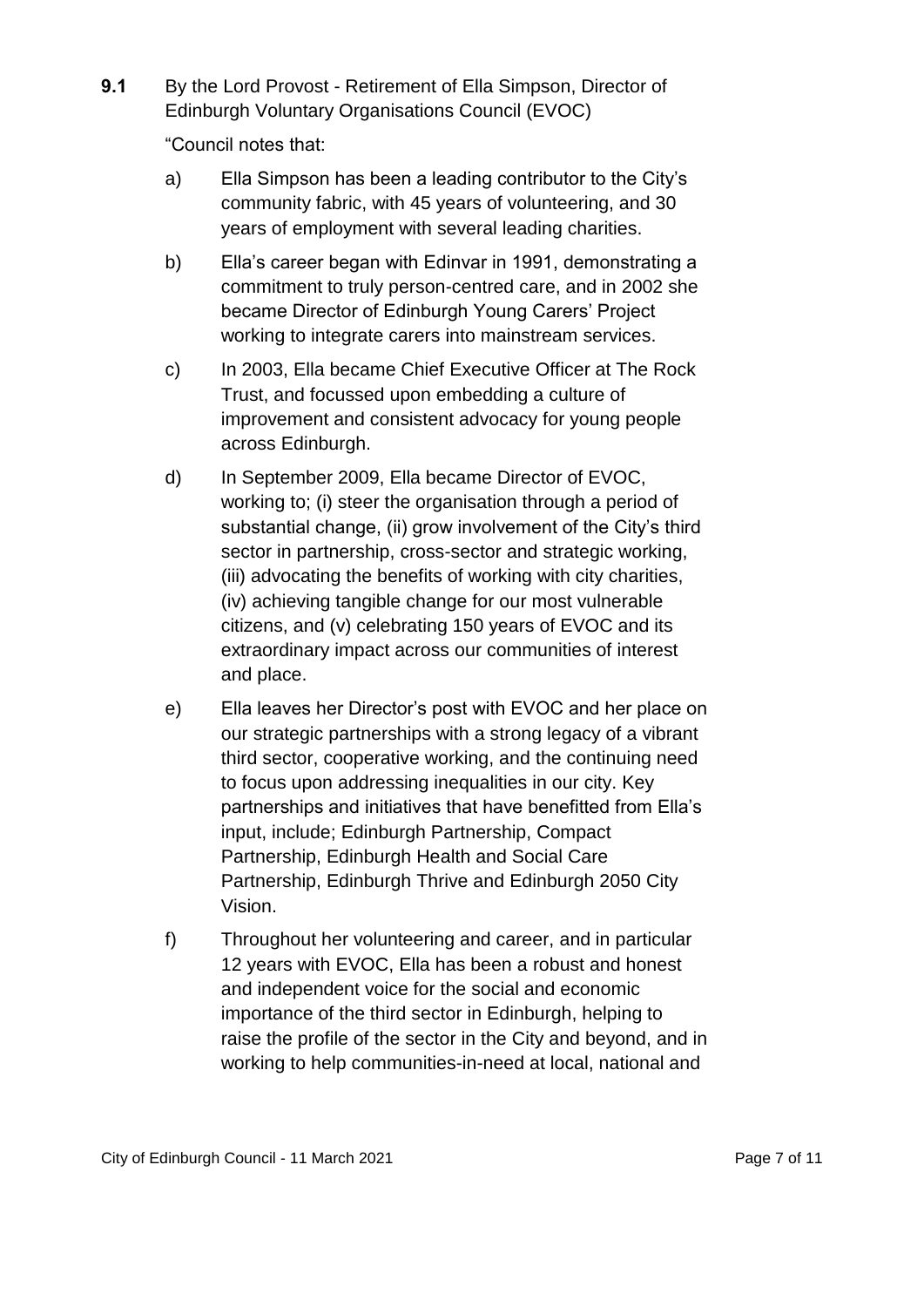international settings.

g) Ella will enjoy her well-deserved retirement with her family and the wider community in East Lothian.

In acknowledging the long-standing and substantial contribution of Ella Simpson to the social, community and charitable fabric of Edinburgh, the City of Edinburgh Council is asked to congratulate Ella Simpson on her achievements and invites the Lord Provost to mark her contribution in an appropriate way."

## **10. Questions**

| 10.1 | By Councillor Rust - Spaces for People – for answer by the<br>Convener of the Transport and Environment Committee                            | $333 - 334$ |
|------|----------------------------------------------------------------------------------------------------------------------------------------------|-------------|
| 10.2 | By Councillor Lang - Roads and Footways Capital Investment -<br>for answer by the Convener of the Transport and Environment<br>Committee     | $335 - 336$ |
| 10.3 | By Councillor Lang - Garden Waste Collection Charge - for<br>answer by the Convener of the Transport and Environment<br>Committee            | $337 - 338$ |
| 10.4 | By Councillor Rust - Spaces for People - Consultation Deadline -<br>for answer by the Convener of the Transport and Environment<br>Committee | $339 - 340$ |
| 10.5 | By Councillor Rust - Spaces for People - Legal Advice - for<br>answer by the Convener of the Transport and Environment<br>Committee          | $341 - 342$ |
| 10.6 | By Councillor Johnston - Spaces for People - Council Website -<br>for answer by the Convener of the Transport and Environment                | $343 - 344$ |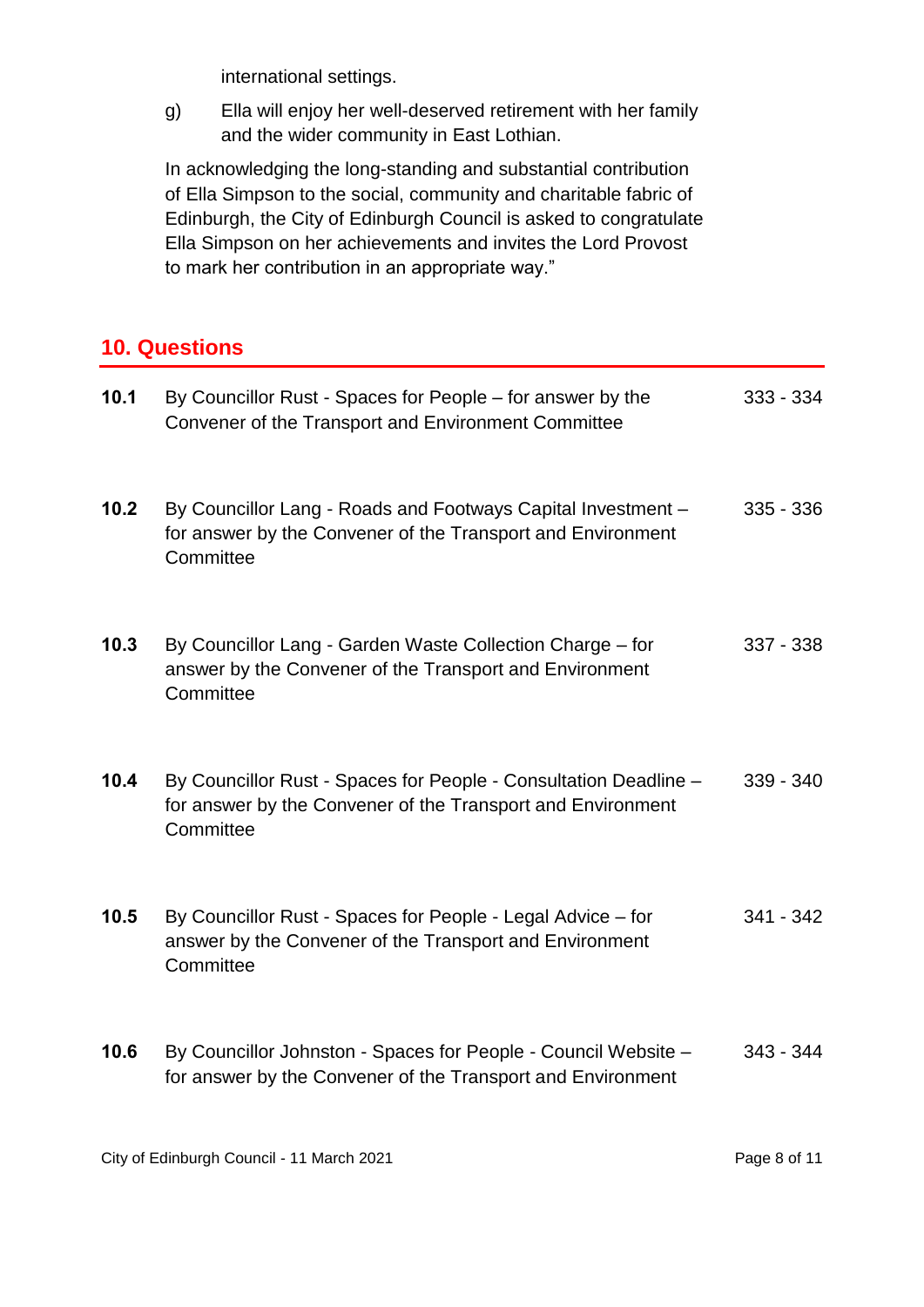#### **Committee**

| 10.7  | By Councillor Rose - South Suburban Railway - Passenger<br>Services – for answer by the Convener of the Transport and<br><b>Environment Committee</b>              | 345 - 346   |
|-------|--------------------------------------------------------------------------------------------------------------------------------------------------------------------|-------------|
| 10.8  | By Councillor Jim Campbell - Plan to Build 20,000 Affordable<br>Homes by 2021 – for answer by the Convener of the Housing,<br>Homelessness and Fair Work Committee | 347 - 348   |
| 10.9  | By Councillor Mitchell - Spaces for People - Queensferry<br>Road/A90 Comments - for answer by the Convener of the<br><b>Transport and Environment Committee</b>    | $349 - 350$ |
| 10.10 | By Councillor Webber - City Wide Road Repair Issues - for<br>answer by the Convener of the Transport and Environment<br>Committee                                  | $351 - 352$ |
| 10.11 | By Councillor Webber - Spaces for People (Street Schemes)<br>Consultation – for answer by the Convener of the Transport and<br><b>Environment Committee</b>        | $353 - 354$ |
| 10.12 | By Councillor Corbett - Additional Funding from the Scottish<br>Government – for answer by the Convener of the Finance and<br><b>Resources Committee</b>           | 355 - 356   |
| 10.13 | By Councillor Webber - Sites of "Historical Racial Injustice"<br>Dossier - for answer by the Leader of the Council                                                 | $357 - 358$ |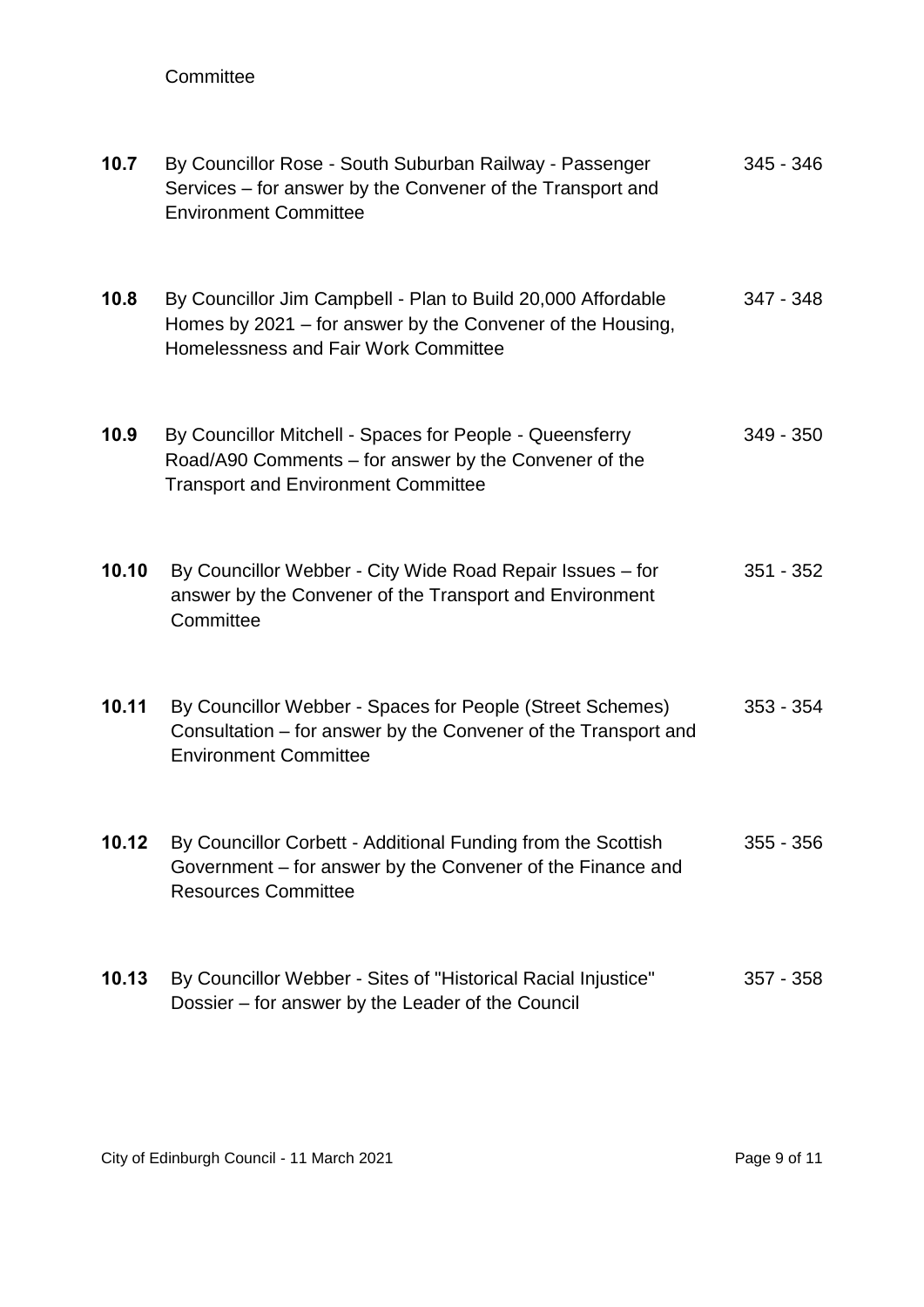| 10.14 | By Councillor Staniforth - Walking/Cycling Route along the Old<br>Powderhall Railway – for answer by the Convener of the<br><b>Transport and Environment Committee</b>  | $359 - 360$ |
|-------|-------------------------------------------------------------------------------------------------------------------------------------------------------------------------|-------------|
| 10.15 | By Councillor Rust - Retaining Spaces for People Survey -<br>Residents and Businesses – for answer by the Convener of the<br><b>Transport and Environment Committee</b> | $361 - 362$ |
| 10.16 | By Councillor Johnston - Tram Extension to Newhaven - for<br>answer by the Convener of the Transport and Environment<br>Committee                                       | $363 - 364$ |
| 10.17 | By Councillor Whyte - Formal Annual Appraisal Process – for<br>answer by the Leader of the Council                                                                      | $365 - 366$ |

## **Andrew Kerr**

Chief Executive

## **Information about the City of Edinburgh Council**

The City of Edinburgh Council consists of 63 Councillors and is elected under proportional representation. The City of Edinburgh Council usually meets once a month and the Lord Provost is the Convener when it meets.

## **Further information**

If you have any questions about the agenda or meeting arrangements, please contact Gavin King, Committee Services, City of Edinburgh Council, Business Centre 2.1, Waverley Court, 4 East Market Street, Edinburgh EH8 8BG, Tel 0131 529 4239, email [gavin.king@edinburgh.gov.uk.](mailto:gavin.king@edinburgh.gov.uk)

The agenda, minutes and public reports for this meeting and all the main Council committees can be viewed online at [https://democracy.edinburgh.gov.uk](https://democracy.edinburgh.gov.uk/)